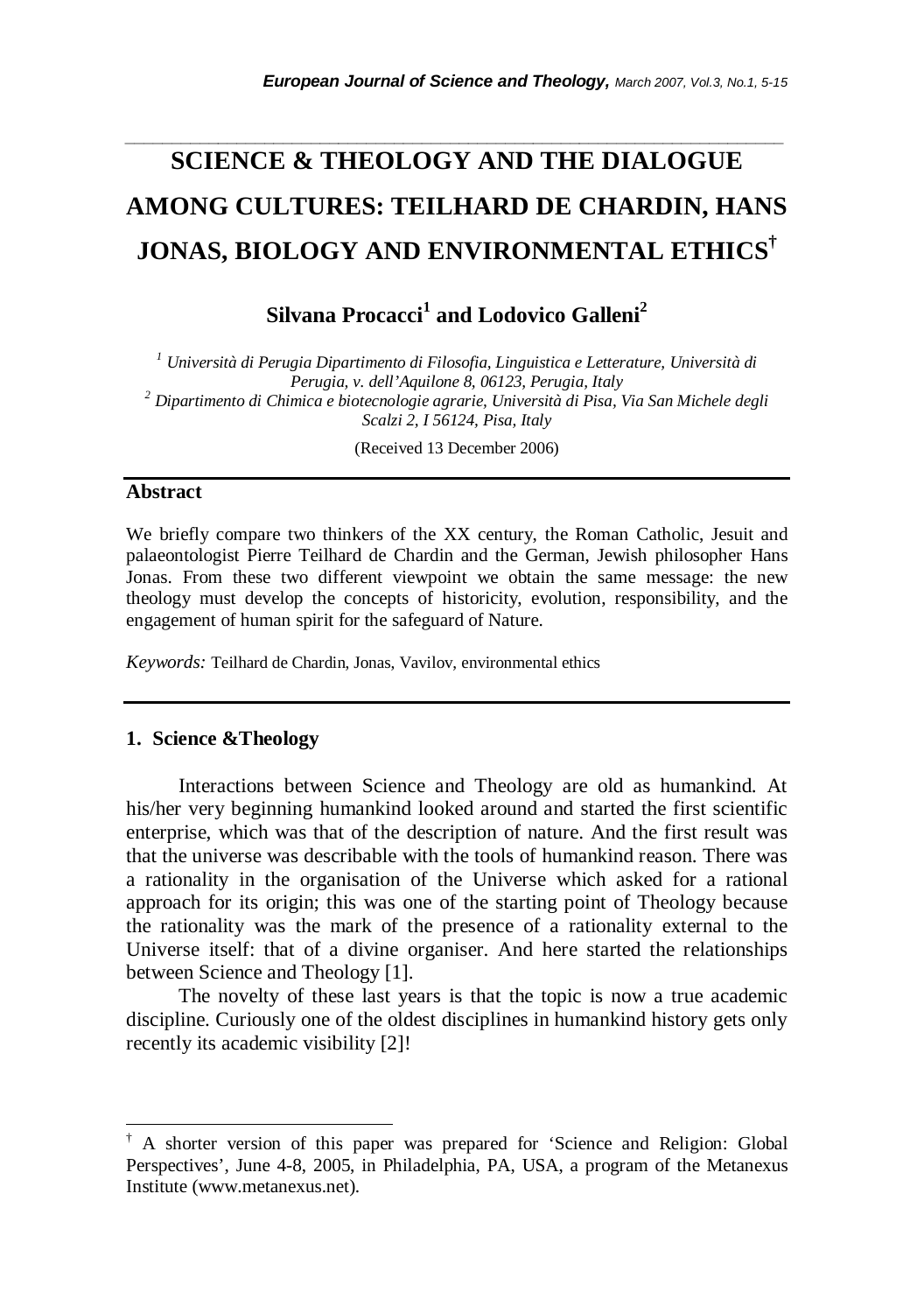Science & Theology is the name of a new discipline [3]. In these last years came out the consciousness that this is a new and autonomous field of research and it has to be indicated with a new name: Science & Theology. Of course, as just stated, the problems involved are old as humankind. In our vision, Science & Theology is a discipline that studies Nature from a scientific point of view to compare it with the God revelation, to have new hints for a better understanding of God's design.

The best development of the topic is its discovery as an instrument of dialogue among different Christian denominations, different religions and different cultures.

As a matter of fact, while Science is anyway and all over the world the result of western researches, on the contrary, the intellectual richness of Theology, Philosophy and Ethics are more pluralistic and developed by different components of human family in different ways and with different approaches. For these reasons confronting the various cultures with the two main topics of Science, the knowledge of nature and the care of nature are a potent tool for dialogue.

In these perspectives we develop a confront between two thinkers of the XX century, the Roman Catholic, Jesuit and palaeontologist Pierre Teilhard de Chardin and the German, Jewish philosopher Hans Jonas.

## **2. Teilhard de Chardin**

#### *2.1. Teilhard's research program*

Pierre Teilhard de Chardin was one of the authors who proposed ways to reconcile Christian Theology and evolution. In his writing it is clear the proposal of evolution as a *moving towards* complexity and consciousness and towards the thinking creature. Humankind was not any more the lucky result of life lottery, but the necessary or at least probably result of the *moving towards* of matter and life [4].

To find, in fossil records the experimental proofs of this *moving towards,* he underlined all the limits of a reductionistic approach and proposed Biology as the science of complexity. In the forties, in China, he developed a new science, Geobiology intended as the science investigating evolution at the Biosphere level. Biosphere was intended as a whole evolving object. In these perspectives he actually did an attempt to apply to evolutionary Biology the Galileian epistemological instruments [5]. Galileo considered a task for experimental science to describe Nature thank to general laws, which were written in the language of mathematics. Teilhard developing this approach considered the investigation of evolution at the level of the Biosphere the only way to describe the general laws responsible for the *moving toward*s complexity and consciousness. And this *moving towards* was clearly described by his works on fossil records.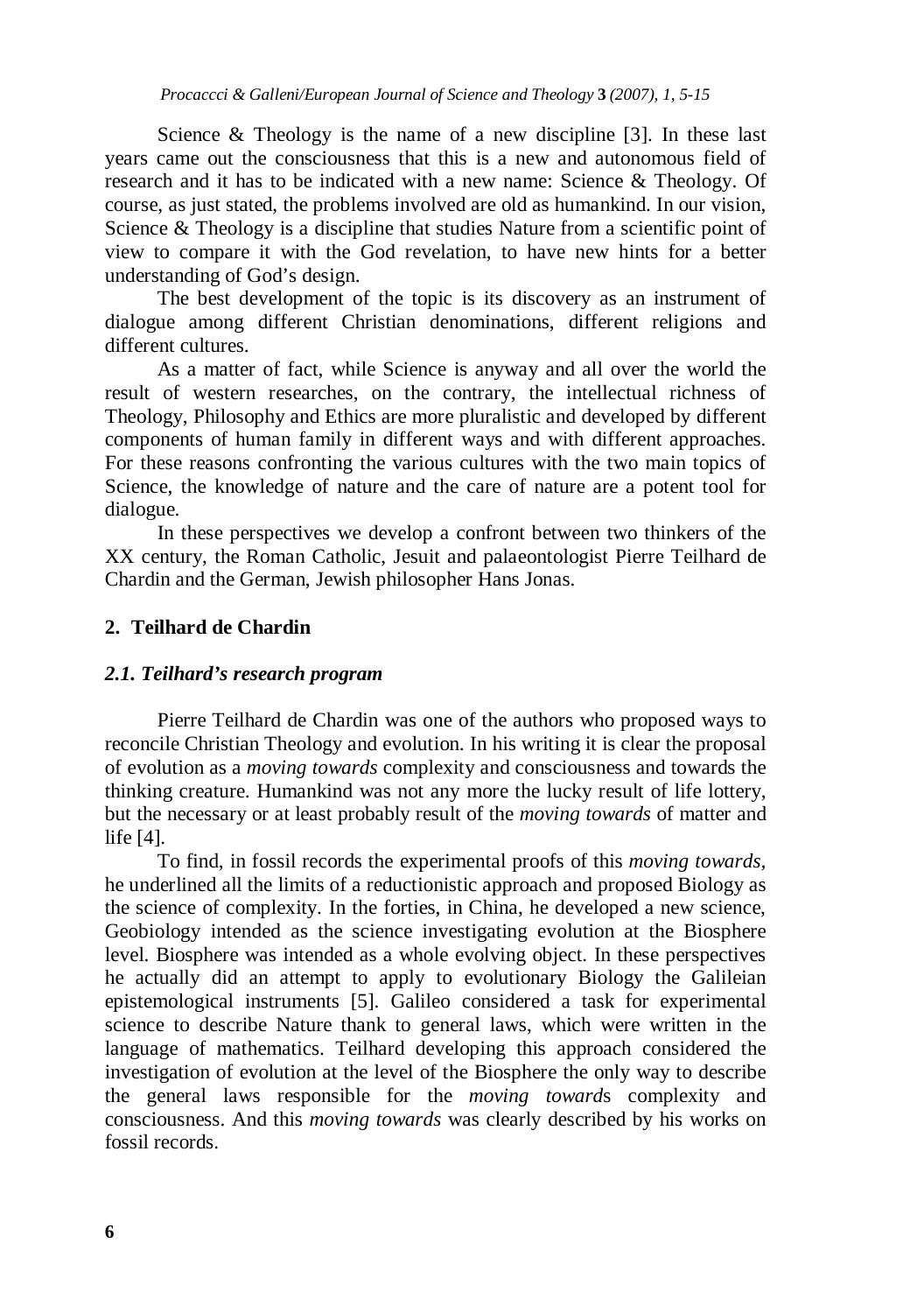*As a matter of fact his approach is based on a new model of interaction between Science and Theology where also some inputs derived by Theology as taken into consideration in organizing a scientific theory*.

To find a way to give a better explication about his method we will refer to the XX century epistemologist Imre Lakatos. According to Imre Lakatos, a scientific theory or, using his definition, a scientific research program is a complex object constituted by two parts. The main part is the central core, presenting all those aspects of the research program that cannot be removed: their removal will have as a result the collapse of the program. Side by side to the central core there is the so-called protective belt, which indicate the research path to be followed in order to protect the central core.

What is of interest in our work on Teilhard de Chardin epistemological project is that, according to Lakatos, the central core is not only based on the result of observations and experiments. There is also a clearly metaphysical section. It is the section of the central core based on the religious and philosophical feeling of the scientist. In the central core so far there is also room for the reception of some problems posed by Theology to Science and this is well evident in Teilhard's scientific research program. In his case from the side of theology there is some necessity for humankind in the economy of the Universe and this necessity asked for a careful investigation for parallelism and canalisation in evolution. This was the heuristic section of the research program bringing as a result the description of all those examples where separated evolutive branches presented similar results. And the main of these results was the evolution towards an increasing of the size of the brain described in different branches of Mammals and Vertebrates groups.

#### *2.2. A research program for the dialogue*

The hypothesis of parallelism and canalisation of evolution is discussed by many authors. One of them is of peculiar interest because he is one of the main Russian geneticist and the relationships between his works and that of Teilhard de Chardin open a dialogue perspective with Russian culture. This dialogue we have previously underlined with other authors [6].

This author is Nicolaj Ivanovic Vavilov. He was a biologist and a geneticist who spent his entire academic career in Russia and from the twenties he carried out a theoretical and experimental apparatus in order to investigate parallelism in evolutionary biology.

He was born in Moscow in 1887 and he took his degree in the agricultural Institute. He was enrolled as director of the applied botanical Department in 1920 and finally he was the director of the genetics Institute in Saint Petersburg from 1930 to 1940.

Unfortunately, neither his scientific reputation neither his merits obtained thank to his applied researches saved him from the persecution against Russian geneticists suggested to the Russian dictator J. Stalin by T.D. Lysenko. Vavilov died in the Saratov prison in the year 1943 [7].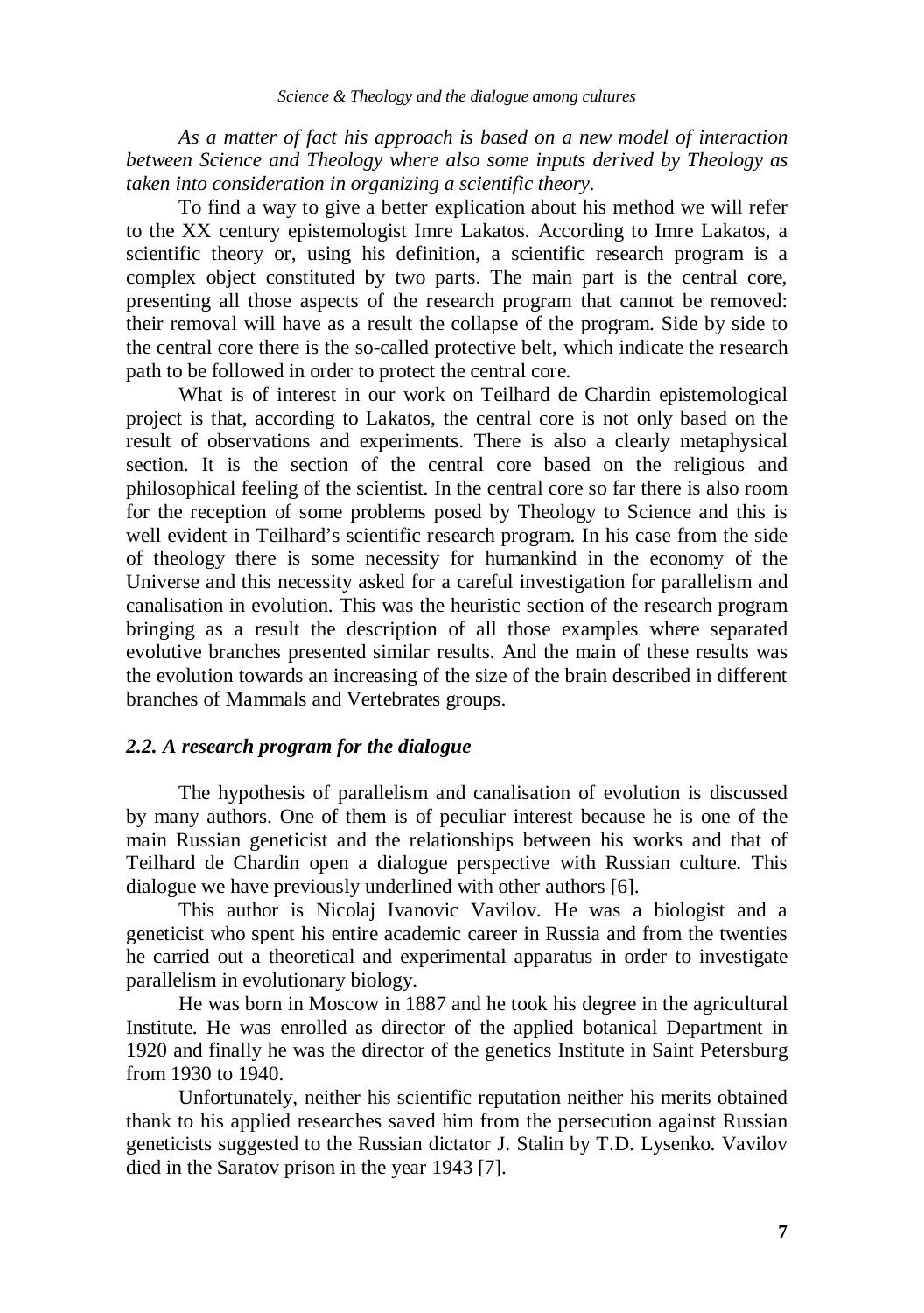His main contribution to evolutionary biology was the theory of the areas of origin of cultivated plants. On the basis of material collected in numerous scientific expeditions, he reached to the conclusions that it was possible to localise the areas of origins of cultivated plants there where the wild varieties reached the maximum of adaptability thanks to a high level of biodiversity. Clearly it is an application of the evolutive theories of adaptation and biodiversity to the research of the origins of cultivated plants in order to find the places of higher biodiversity considered as pool of biogenetic diversity.

Side by side there is another contribution to the evolutionary theories we wish to underline and it is that related to the presence of parallelisms in evolution of animals and plants [8]. Here the relationships with Teilhard de Chardin theories are fascinating.

The interests of N.J. Vavilov are clearly applied to the genetics of crops: before the creation of new varieties thanks to inbreeding, it is of great importance to know better what it is present in nature. To do so it is necessary to reintroduce ordering criteria and to investigate regularities present in polymorphisms. This is the starting point of his work on the law of homologous series in variations, which will be published in 1922 by the Journal of Genetic [9, 10].

Vavilov started from Darwin who underlined the presence of regularities in variation, but he considered these variations of not of primary interest in evolutionary theories. On the contrary, for Vavilov these regularities where the main characteristics of evolution and this was the point he had in common with Teilhard de Chardin, who discussed this point with his palaeontologist colleague G.G. Simpson. As a matter of fact in Simpson, linked to the philosophical vision of radical Darwinists reported in his books, canalisations and parallelisms as one of the many aspects of evolution and not among the most important ones. On the contrary Teilhard de Chardin considered these aspects as the main characteristics of evolution and the only way to give the exact meaning to the moving towards complexity and consciousness.

The same is true also for Vavilov: parallelisms were so evident and important that he was able to make previsions - studying the characteristics of the species of one genus he presented the possibility to foresee the characteristics of the species of a near genus. And the reason was the fact that evolution was mainly a phenomenon of parallelism. So he wrote: "So far as we know, this kind of variation is not 'occasional' as Darwin supposed it to be, *but quite general."* [8]

And then Vavilov is able to enunciate the laws of parallel evolution: "*(..) we may conclude that, in general, closely allied Linnean species are characterized by similar and parallel series of varieties; and, as a rule, the nearer these Linneons are genetically, the more precise is the similarity of morphological and physiological variability. Genetically nearly related Linneons have consequently similar series of hereditary variations*". [8]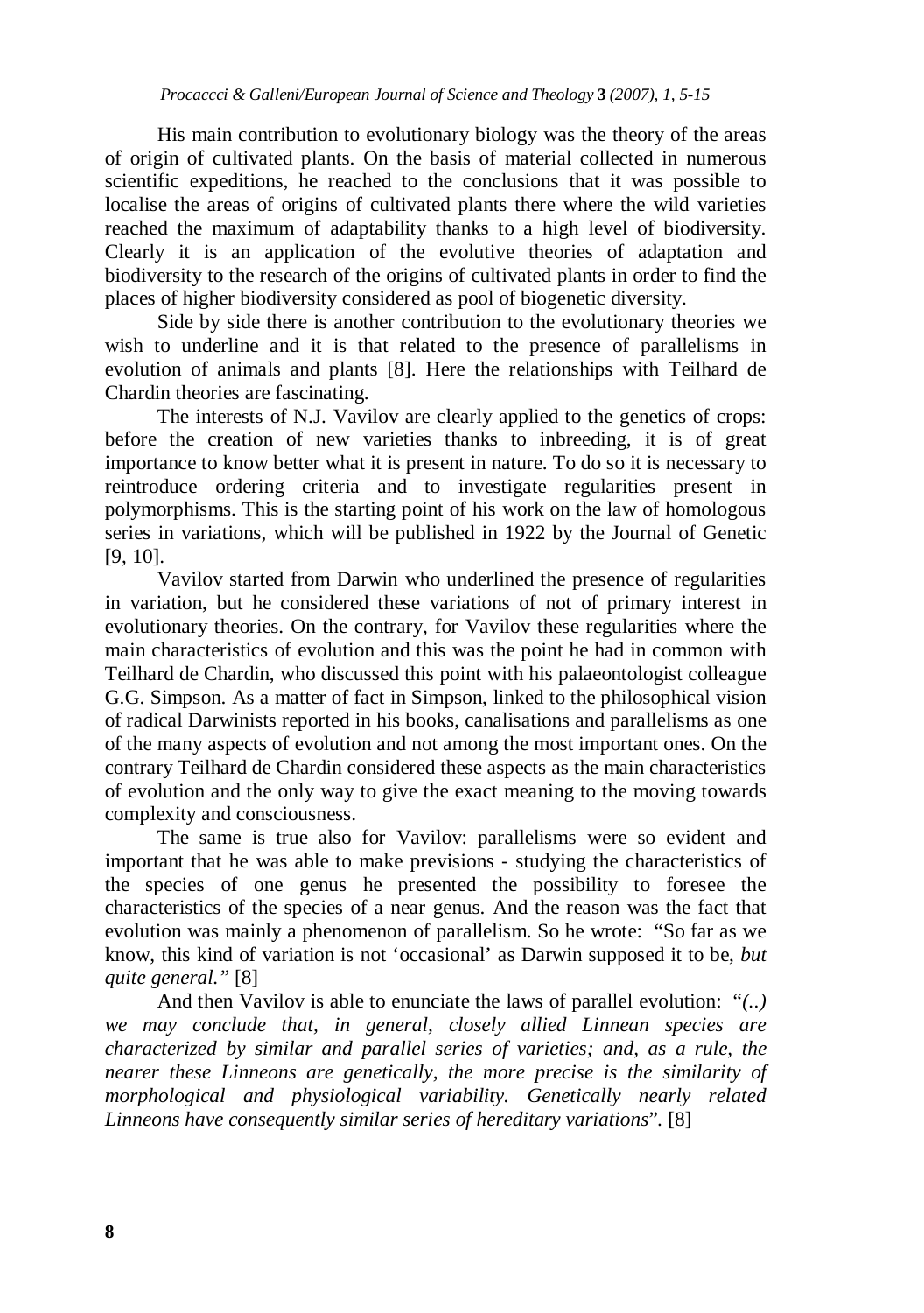And the second law:

"(..) *the second rule or law in polymorphism, as sequences to the first one, is that not only genetically closely related Linnean species, but also closely allied genera, display similarity in their series of phenotypical, as well as genotypical, variability.* " [8]

The final result, based on the observations of a large number of plants and also on a critical revision of literature on fungi and animals is the proposal of a general system of evolution which allow to reconstruct the form and characteristic of a species according to its position in the system, something like the periodical table of elements of Mendeleev.

Teilhard worked on animals and his best example is the description of parallelisms in the mole rates of Chinese Pleistocene. Followed along long times and large spaces separated branches presented the same characteristics: the increasing in size, the development of rootless teeth and the fusion of cervical vertebrae. And this was a splendid example in animals of homologous series.

We are dealing with the same conceptual plan: in evolution are present regularities similar to those of the periodical table of elements.

Teilhard de Chardin conclusions were the definition of the law of complexity and consciousness and the scientific explanation of humankind place in nature as a result of this law. The presence of a general 'moving towards', in evolution of course doesn't stop with the emergence of humankind. The synthesis of Teilhard de Chardin links the evolution bringing to life and humankind to the history of the humankind itself, an history of alliance, of redemption and salvation. The apparent crisis brought by the evolutionary theories is now resolved in this general picture of the 'moving towards'.

Curiously, the perspective of moving towards was recovered also by another Russian geneticist: Theodosius Dobzhansky. He moved in the United States, developing the aspects of evolutionary genetics and he was one of the authors who gave rise to the so-called 'modern synthesis'. He was careful to separate the philosophical and experimental results of evolutionary inquiries, but in a letter to the historical and philosopher E. Green he at least wrote: "*You say you do not understand where I stand. Let me remove all doubts about this. I am a Christian, hence I stand with my good friend Birch, and you, and Teilhard (…). It is hard to go much beyond these weeping statements, but let me try. You and I will agree that the world is not a 'devil's vaudeville' (Dostoyevsky's words), but it is meaningful. Evolution (cosmic + biological + human) is going towards something, we hope some city of God*". [11]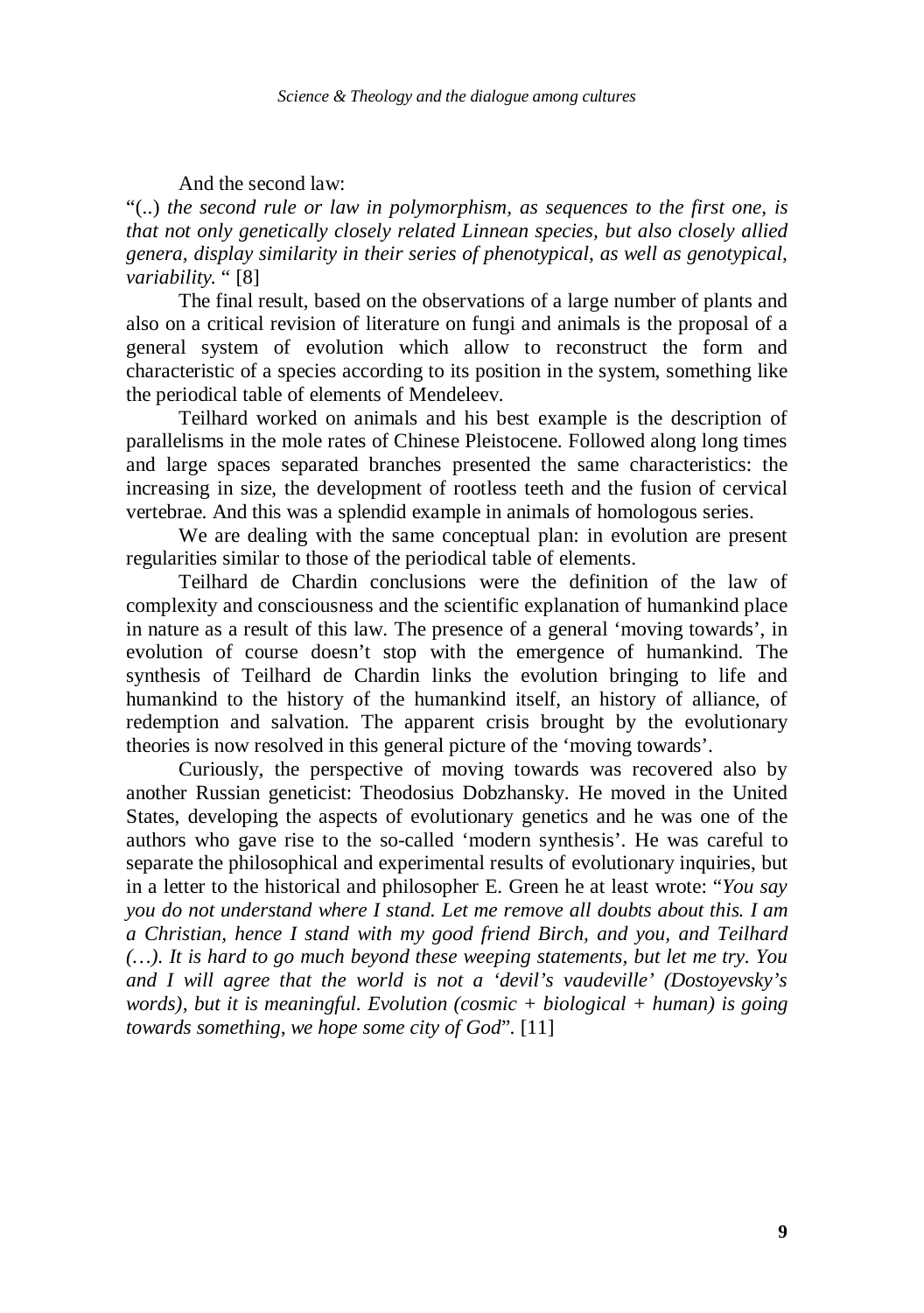## *2.3. Science meets Theology*

Finally the 'moving towards' will go on and will have a final task, the convergence of humankind towards the Omega point, the moment of the second incoming of Christ. For this reason, to allow the 'moving towards' of humankind there is the necessity of the care of the habitat where this 'moving towards' will take place and environmental ethics will be, after Teilhard de Chardin, one of the main topics of moral theology.

But what kind of care? And again Teilhard de Chardin works are useful: to avoid the reductionistic approach he proposed a theory of the Biosphere, as the only way to have a full understanding of the evolutionary mechanisms. And the theory of the Biosphere was recently recovered and developed by Lovelock in the so called Gaia hypothesis where the main aspect of evolution is the active action of livings in order to maintain the stability of those parameters which allow the survival of the Biosphere itself. At this point we have new ideas in order to suggest to the Christian the reason for a moral action toward the environment. From Teilhard de Chardin works there is the necessity to continue the 'moving towards' of the humankind on this Earth. The result will be a new humanity prepared for the second incoming of Christ. Moreover, again thanks to a development of Teilhard de Chardin scientific program, the theory of the Biosphere the instruments for the path toward the final task are proposed: *the necessity of maintaining Biosphere stability* [12]. Only working inside the Biosphere and maintaining its stability it will be possible to build the Earth in *Christo Jesu* as Teilhard wrote. But the problem of Biosphere stability and the relative acting is a matter of environmental ethics. And a fruitful investigative research program could be that to develop again Teilhard de Chardin's concept of the Noosphere and the possibility of linking the two spheres with a symbiotic relationship.

Teilhard de Chardin gave to Christians good theological reasons to develop environmental ethics and the scientific background in order of the ethical acting [13].

Again the moving towards is coming out from the Russian perspective. Of course Vavilov was linked to Teilhard by the interpretation of experimental observation, while Dobzhansky by the common statement that evolution was a moving towards the city of God: but again Teilhard de Chardin is the man of the dialogue. The theory of the Biosphere and the Noosphere are also related to Vladimir Vernadskij and then it is a contact point with the more general vision of the Biosphere developed by Lovelock.

But to go further towards the city of God, we need to confront Teilhard with a more general ethical perspective and here is our proposal of Teilhard de Chardin and Jonas links, the proposal for a common basis for a common shared ethics. In this case the dialogue is with the Jews tradition and more extensively to all the non-Christian philosophy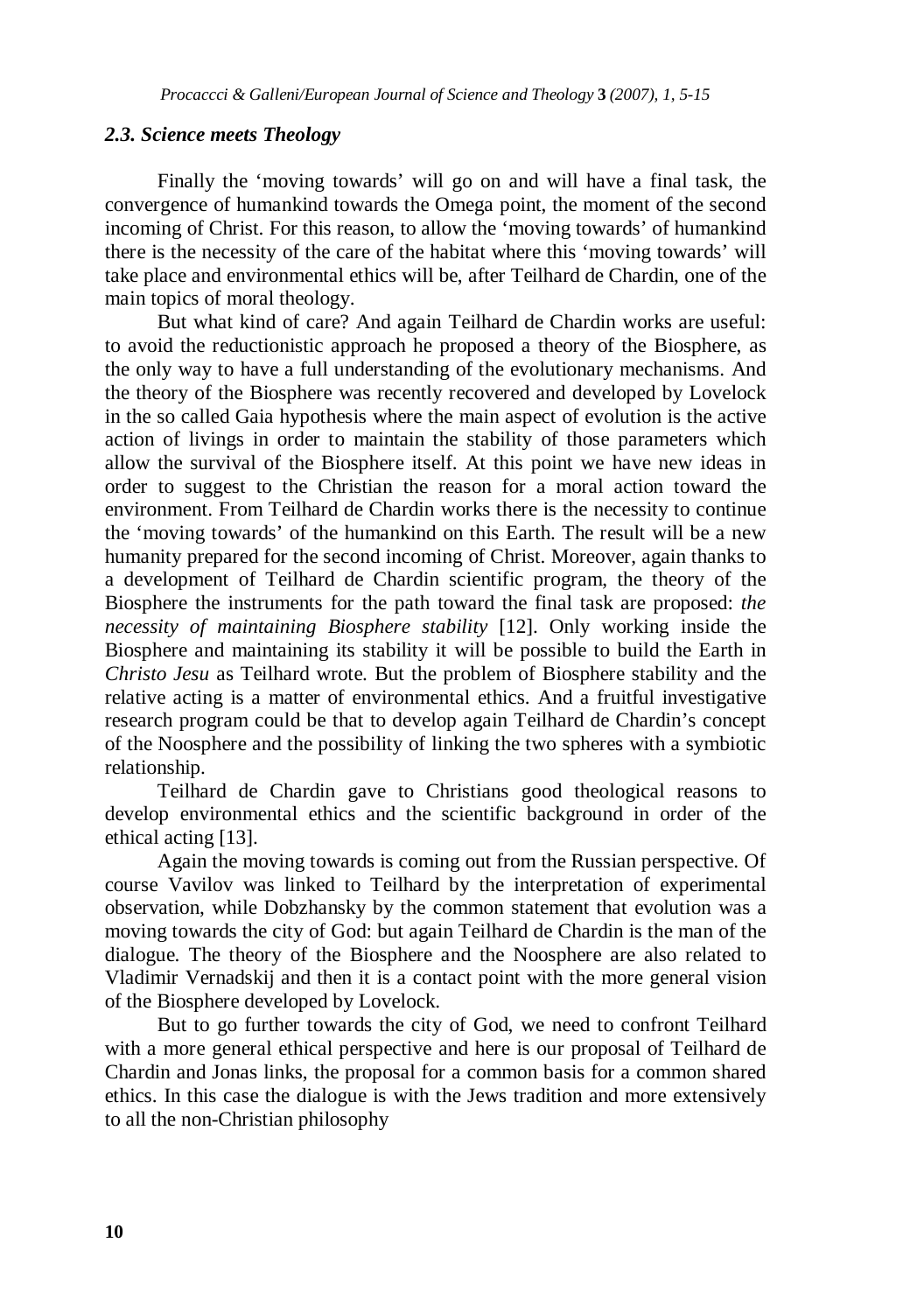#### **3. Hans Jonas**

Hans Jonas was the author who shows the importance that Science should highly consider ethical and philosophical aspects. In this way, Science can compare itself with Theology and Philosophy. In particular, he developed a philosophy of biology very far from the reductionistic approach of the XX century and where Biology recovered its importance as the science of the life and death and of the task of livings.

# *3.1. The philosophy of nature*

In The Phenomenon of Life, Jonas says that dualism between matter and mind had to be overcome. Jonas's philosophy of nature is based on the issue that the organic, even in its lowest forms, prefigures minds and that mind even in its highest, reaches remains part of the organic. Without recognizing the rootedness of mind in the organic process of the brain, and of the composition of brain from chemical elements and of physical interactions, we would fail to take on board the lessons of modern science. But equally, if we do not see that the autonomy of mind is in some identifiable way prefigured, or prepared for, in properties pertaining to organic being as such, we will fail to understand the specificity of animate as opposed to inanimate matter. Is just this that the dualism of Descartes, according to whom matter as no other property than physical extension and mind no physical property at all, fails to recognize [14].

Jonas vindicates the essential specificity of organic being as something irreducible to the physicalist assumptions of a materialist metaphysics that interprets all being in terms derived from the properties of inorganic matter. So he overcomes the mechanistic vision of Descartes and Darwin. Jonas's philosophy of life is based on the theory of organism, to whose he attributes, even in its most primitive forms, the germ of properties that normally we recognize only in its higher, more differentiated and chronologically more recent types. He identifies the specificity of organic being in terms of its freedom with regard to the material of which it is composed, and metabolism as the process by which, through the constant ingestion of material, the organism maintains itself in being. According to Jonas, metabolism is the unifying mark of life itself, and, as such, the specific difference that essentially distinguishes animate from inanimate matter. Metabolism, Jonas claims, is the first form of ontological freedom and the unifying specific difference of life. The animate matter is vital because the identity of the organism, unlike that of the inert physical body, is essentially independent of the sameness of the material of which it is composed. More than this, its continuing identity, its persisting form as living as opposed to dead matter, depends precisely on the ceaseless change of material content achieved through metabolism. It is just this feature that Jonas describes as the innate freedom of the organism. Thought it is very far from the sense of freedom that we associate with human existence, yet there too, in the relationship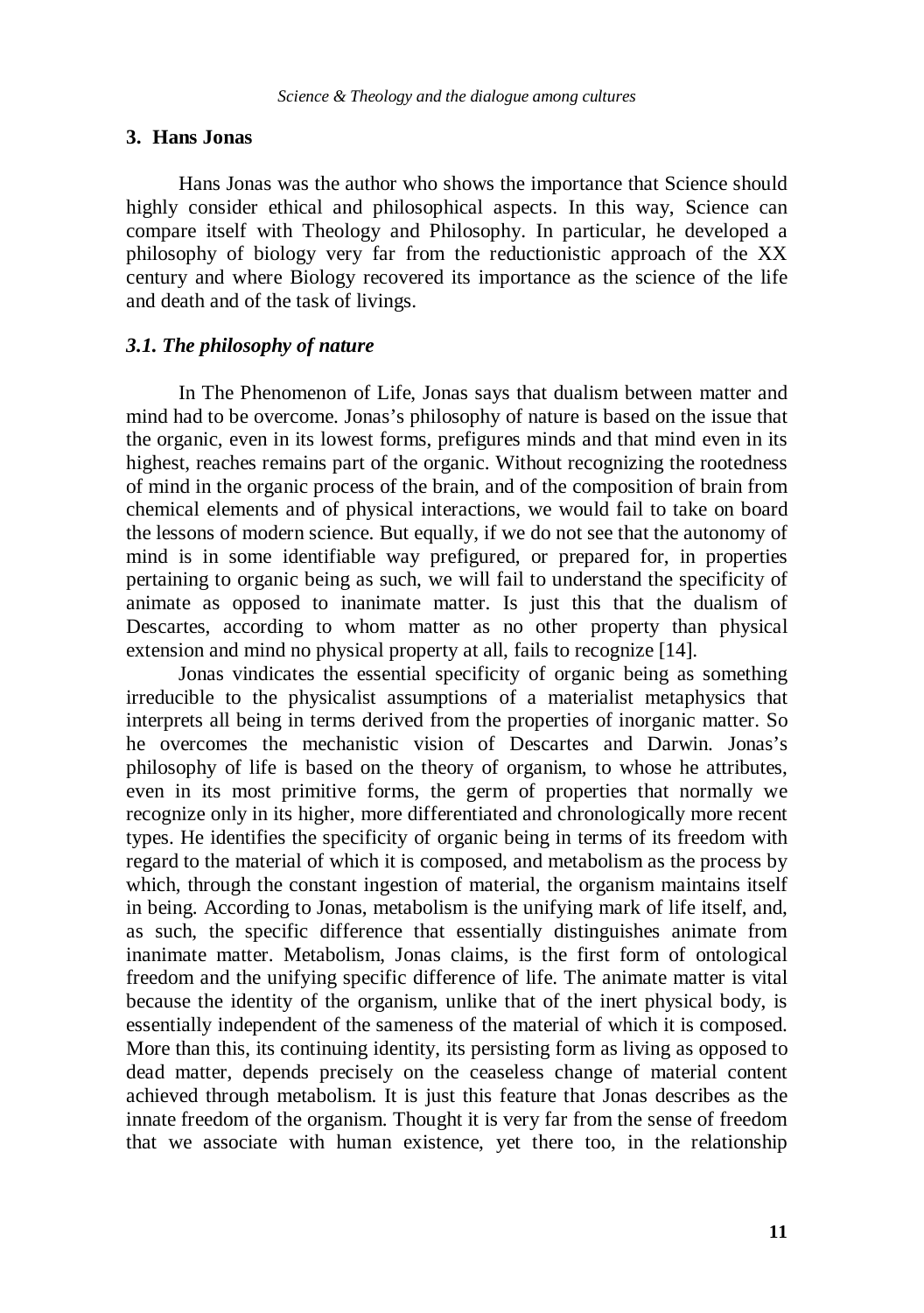between man and the environment, we recognize the co-presence of nonidentity and dependence that is a universal feature of the phenomenon of life*.* 

The phenomenon of metabolism, in which foreign material is absorbed into the identity of the animate body, is enough to ensure that even in a world governed only by the chance and natural selection, the element of teleology does not entirely disappear. Purposefulness is not a feature of human life alone; it is a common property of animate beings that quite unconsciously seeks to survive and preserve themselves.

# *3.2. The ethic dimension*

Than he posed the problem of the ontological foundations of environmental ethics, with the proposal of the necessity of saving the habitat of the thinking creature. Thought is an ontological novelty in the Universe and it has to be preserved Man is a value in himself; it is the peak of the evolution of nature towards the increasing of complexity. For this reason it is to be preserved also for the future generations, the room for the thinking creature as a richness of the Universe.

In his main book 'The imperative of responsibility' Jonas observes that the new ethics is based on the ascertainment that the power of modern technology has decisively changed the dimensional range of possible human actions, extending the consequences of our decisions spatially, temporally and even ontologically into regions that previously lay beyond human control. An ethic of responsibility is based on a rational appreciation of the intrinsic risks of the power of science and technology. Our practical applications have to be guided by the 'precautionary principle' that is founded on the 'heuristic of fear'. By this Jonas means that we should educate ourselves to imagine always what may be the worst consequences of what we do in the pursuit of technological innovation [15].

The Jonas's position about technological and scientific knowledge is far from a defence of the 'back to nature' (like Rousseau or, more recently, L. Klages), while rests his recognition of the intrinsic technological character of man's being in the world. The only nature that man has been able to inhabit is nature as changed and modified by culture; and culture even in its most primitive Stone Age forms, has always made use of and depended on technology. Homo sapiens is homo faber: while others animals must adapt to their environment, man survive by adapting the environment to their requirements.

# *3.3. A glance to Jonas's theological reflections*

The properties of goodness of Nature and the duty for humankind to preserve the environmental are not a function of faith in a supernatural God, envisaged as the author of Creation, but are knowable to reason alone. The objective validity of an ethics of responsibility is not a teaching of revelation but a rational apprehension of the way the world is: the philosophy of Jonas grounds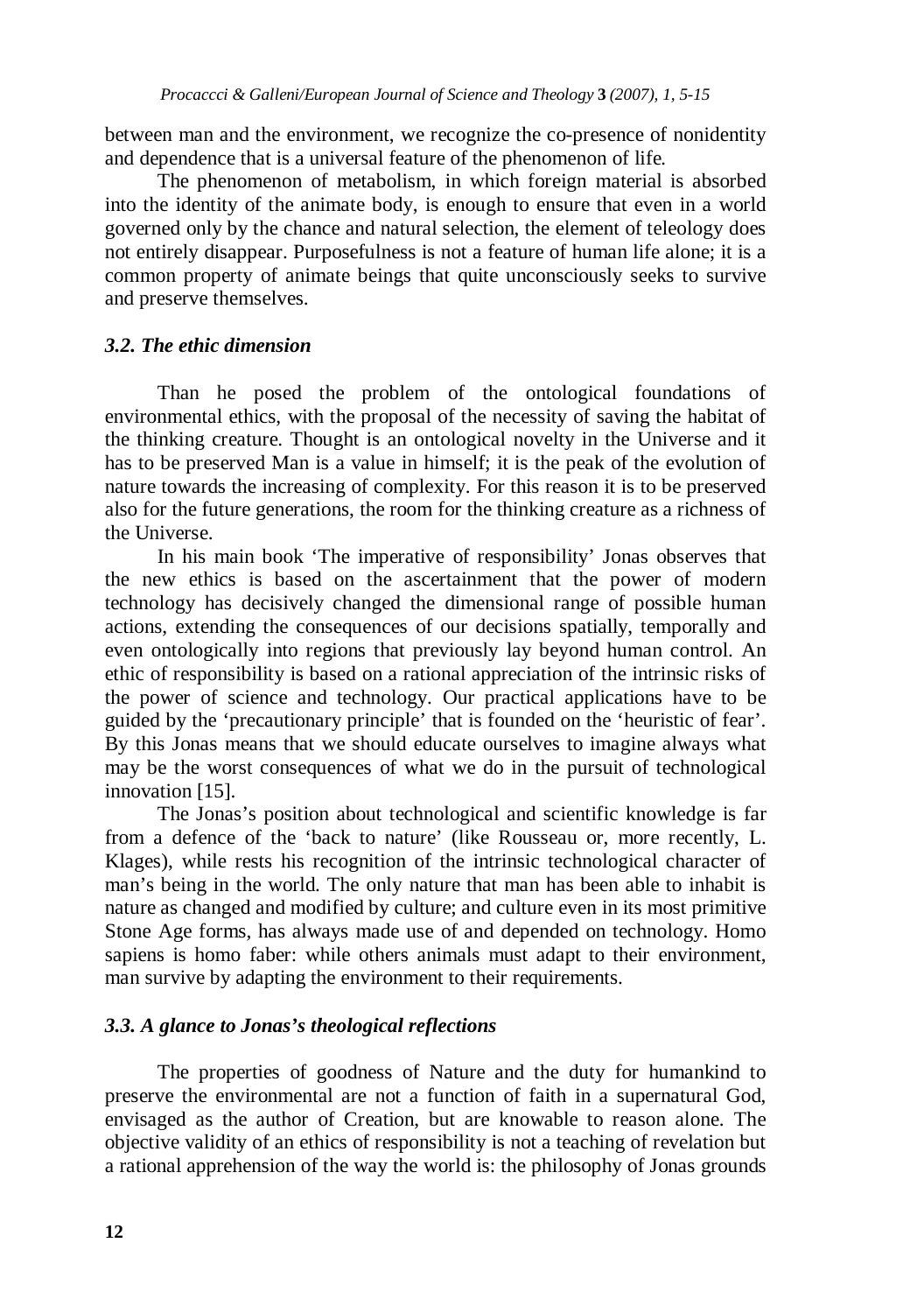an imperative of responsibility without recourse to faith. The process that Jonas describes in his philosophy of organism is a process of ever increasing differentiation of life forms but one which is governed by contingency alone. It is apprehensible to reason but is not itself a rational process embodying an overall purpose or a rationally intelligible developmental idea. Reason is a contingent property of man alone, and man is product of the intelligible (because we can reconstruct, a posteriori, the causal chain) but purposeleness history of life.

There is a role for Theology?

Jonas argues that a renewed theology can be reconciled both with the challenge of a secular history devoid of providential consolation and with the best evidence of the contemporary physical science of nature. In The Concept of God after Auschwitz, Jonas sacrifices the omnipotence of God: man is alone. This vision is coherent with the Jonas's conception of science, too [16].

In fact, he studies the Bultmann's position about the relation between Science and Theology, observing that Bultmann was deeply impressed with the self-sufficiency of the modern scientific account of the world in terms of its immanent causality against which the miraculous supernatural possibility of divine intervention can not permitted to transgress. Jonas position starts to focalise the limits of what our knowledge of causality may seem to imply. Jonas observes that our scientific knowledge of the immanent causality of the world order is not a knowledge of a completely determined causal system in which one already achieved causally determined situation must necessarily imply a single determined outcome. But these limits are even intrinsic to natural phenomena, and they don't only depend by our knowledge. The complexity, the evolutionary of natural processes, especially the biological ones, are free: only in retrospect does one situation appears necessarily to derive from that which pre-existed it. These considerations show the possibility of a space for faith. The fact that the world order is not univocally determined, allows at least the possibility of an intervention of God. The believing that such intervention have really happened, is a matter of faith; but contrary to what Bultmann seems to have assumed, there is nothing in our knowledge of the world and in the nature itself that precludes the possibility of faith that such miracles are indeed possible in a causally determined world.

The Theology is compatibles with Science. But if miracles are philosophically possible, believing in it is a fact of faith that Jonas seems to make but cannot compel his readers to accept. Then, the Jonas's theology implies the sacrifice the doctrine of divine omnipotence that has traditionally formed part of Jewish and Christian orthodoxy alike. This is the price he must to pay to reconcile not only Science and Theology, but even the Holocaust and the Jewish religion.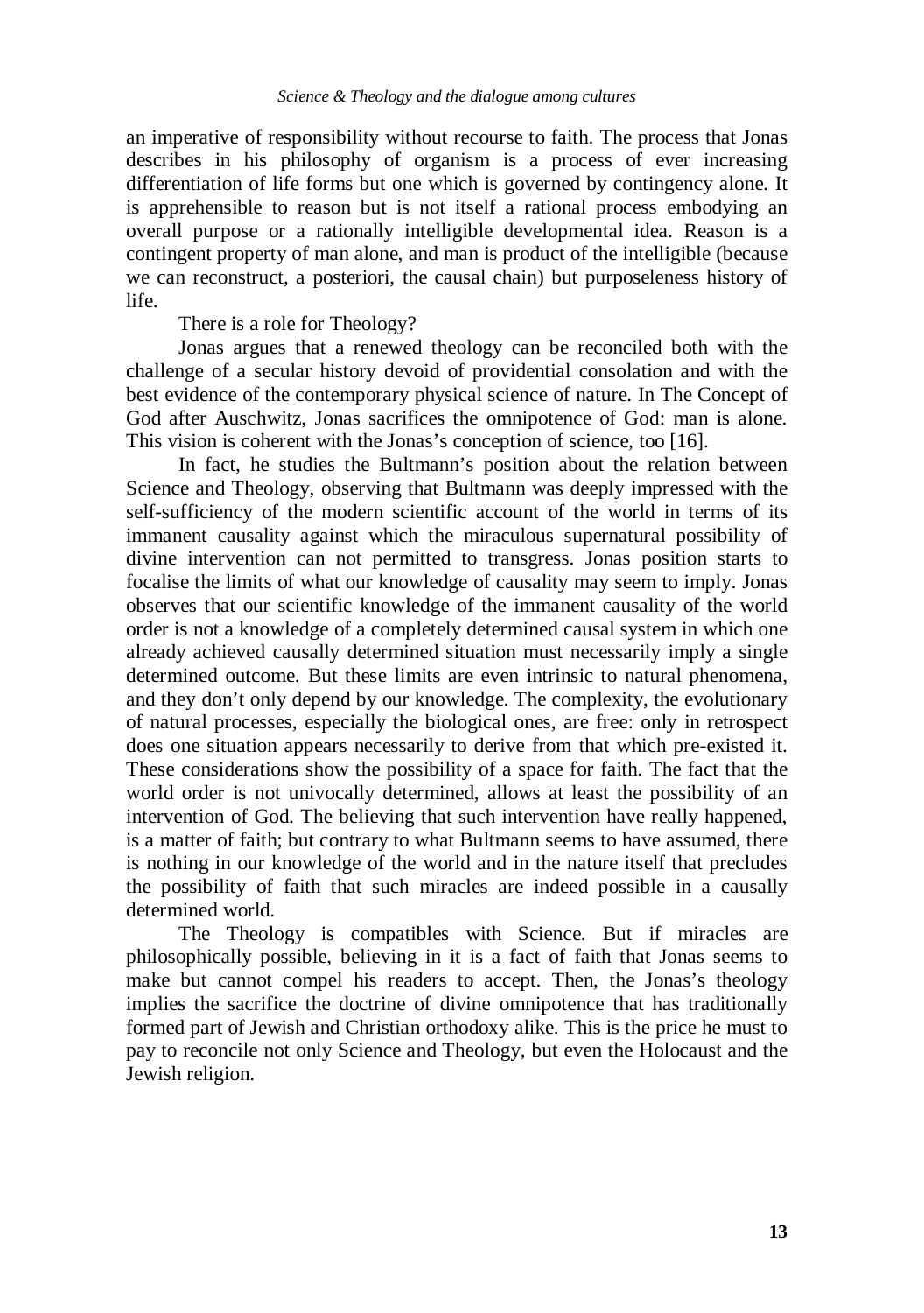Here, in essence, is Jonas's theology of creation, as an originally divine act by which God sets the world in being and gives to man the capacity to freely serve or to deny his beneficent purpose. The core of Joans's theology is that in the so-called the world into being, God puts at risk not is own existence but the fulfilment of his purpose in granting to creation a portion of the autonomy that is originally his own. This implicates a heavy responsibility on man as the being in whom this autonomy is henceforth most fully vested, with all the risks that this entails.

# **4. Conclusions: the knowledge of nature and its care as a potent tool for dialogue**

Biology as the science of complexity and the attention to environmental ethics are the main contact point of these two eminent thinkers of the XX centuries. In this way environmental ethics is a main topic of moral philosophy and the complexity is the main model for a renewed philosophy of nature.

Now day one of the main theme for Philosophy of Science is the relation between the predictability and the ethical control of the technologic manipulations. The Christian approach of Teilhard the Chardin and the Jewish one of Jonas can offer valid contributions to the study of nature and to construct an ethical responsibility. The science of complexity and a renewed philosophy of nature change the classical image of the creation as model (the unchanging idea or *rationes seminales*), as beginning to which the human being look at with a great desire. Theology, thanks to a dialogue with the Science, is preparing a new religious vision of the creation as Waiting, Hope and Fulfilment.

*Teilhard's and Jonas's message is that the new theology for the contemporary science has to develop the categories of historicity, evolution, responsibility, the engagement of human spirit for the safeguard (protection) of Nature.*

# **References**

- [1] L. Galleni, *Biologia,* La Scuola, Brescia*,* 2000, 67.
- [2] L. Galleni, Quaderni Stenoniani, **9** (2001) 11.
- [3] A. Jackelen, Quaderni Stenoniani, **9** (2001) 3.
- [4] L. Galleni, Revista Portuguesa de Filosofia, **61(1)** (2005) 159.
- [5] L. Galleni and M.C. Groessens Van Dyck, *A model of interaction between science and theology based on the scientific papers of Pierre Teilhard de Chardin*, in *Knowledge, Science and Religion: Philosophical investigations*, W. Sweet and R. Ferst Edtrs (eds.), Ashgate, Hants, in press.
- [6] L. Galleni, *P. Teilhard de Chardin e la terra da costruire*, in *Conoscere la creazione per salvare la creazione, Pierre Teilhard de Chardin, Pavel Florenskij e la scienza contemporanea*, Centro per il dialogo Italo-Russo, Gargnano, in press.
- [7] \*\*\*, www.vir.nw.ru/history/vavilov.htm
- [8] N.I. Vavilov, J. Genet., **12** (1922) 47.